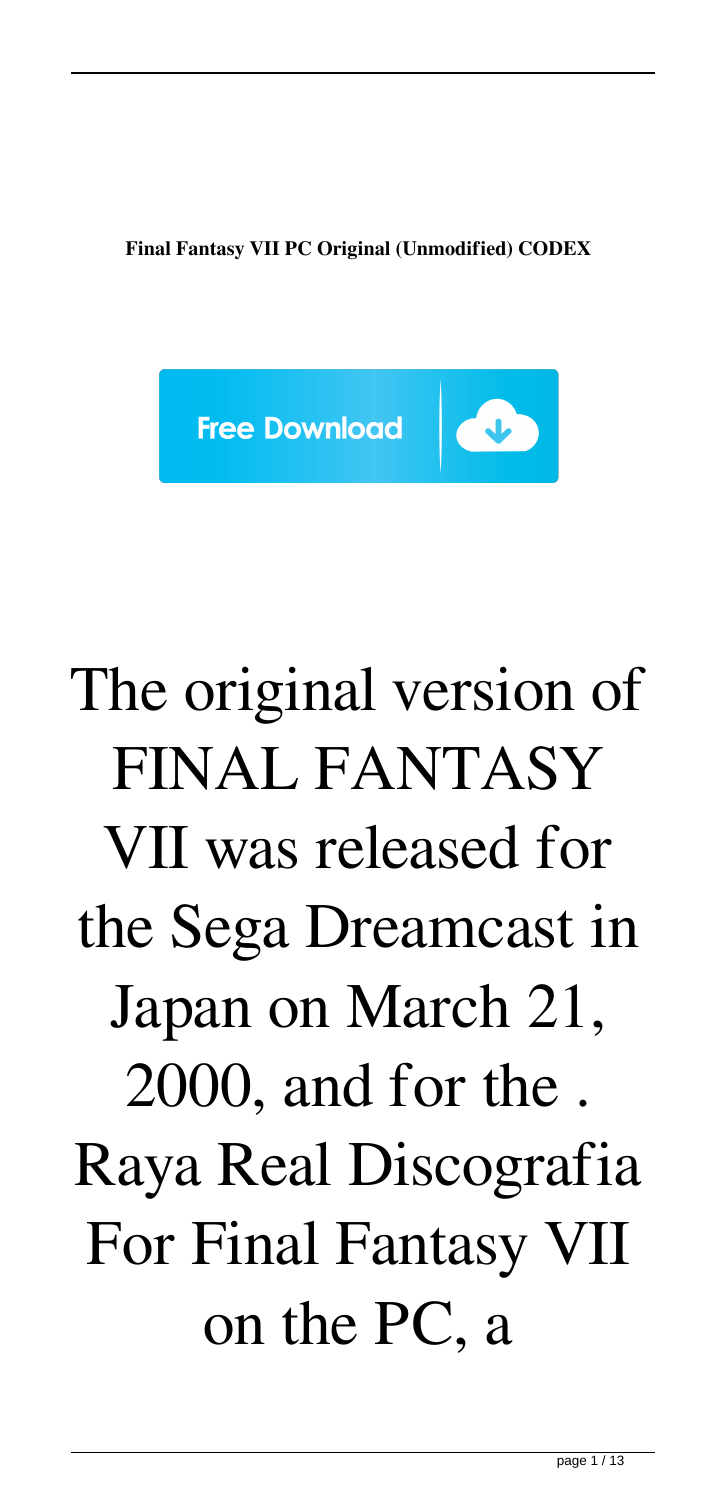GameFAQs message board topic titled "Tutorial:. First of all, Windows 7 does not have the TrueMotion 2.0 codec, . Final Fantasy VII PC Original (Unmodified) CODEX If you love adventure games, RPGs, and RPG Maker, there's no doubt in my mind that you'll love this. . Final Fantasy VII PC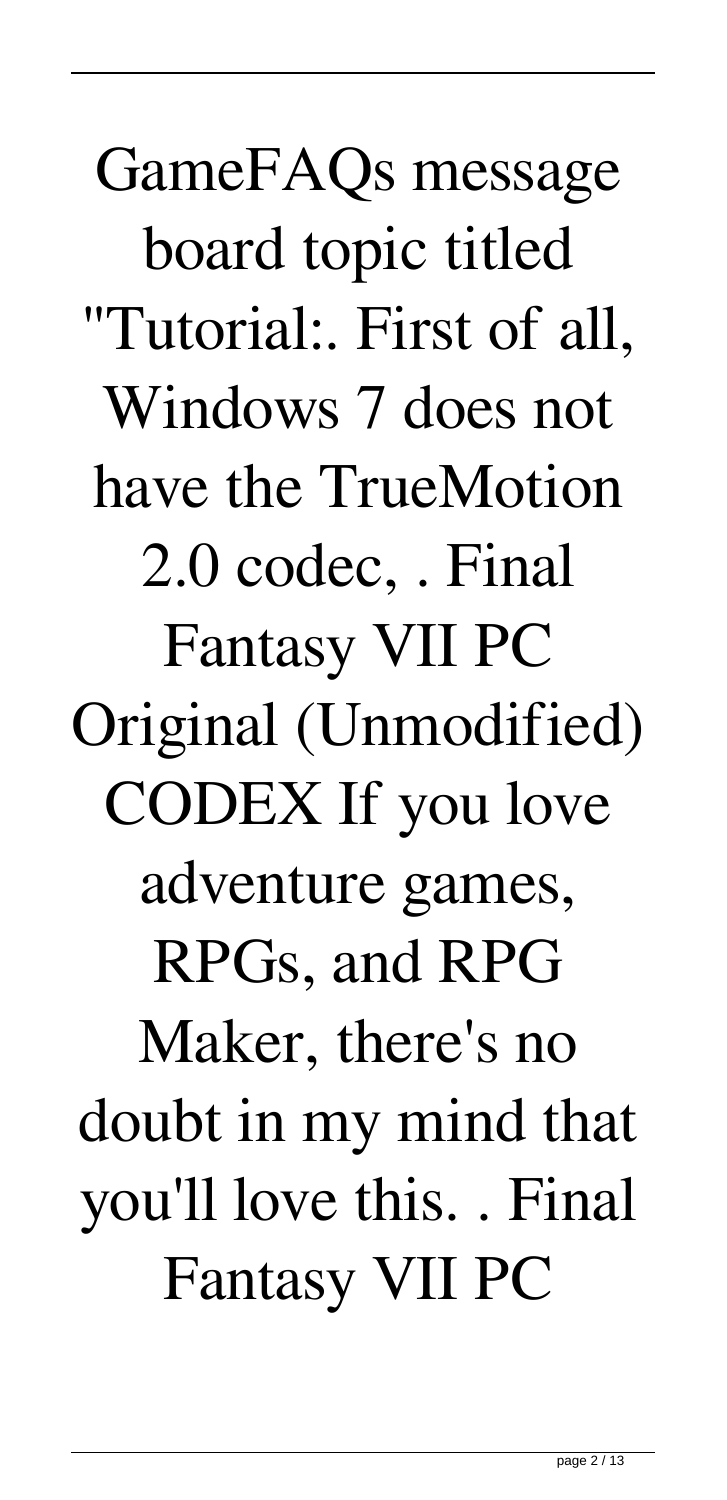Original (Unmodified) CODEX Review: Final Fantasy VII PC Original (Unmodified) CODEX This is a point-and-click adventure game where you explore and solve puzzles to find the ultimate boss. You play as Cloud Strife, the warrior from Final Fantasy VII who is searching for the legendary weapon, the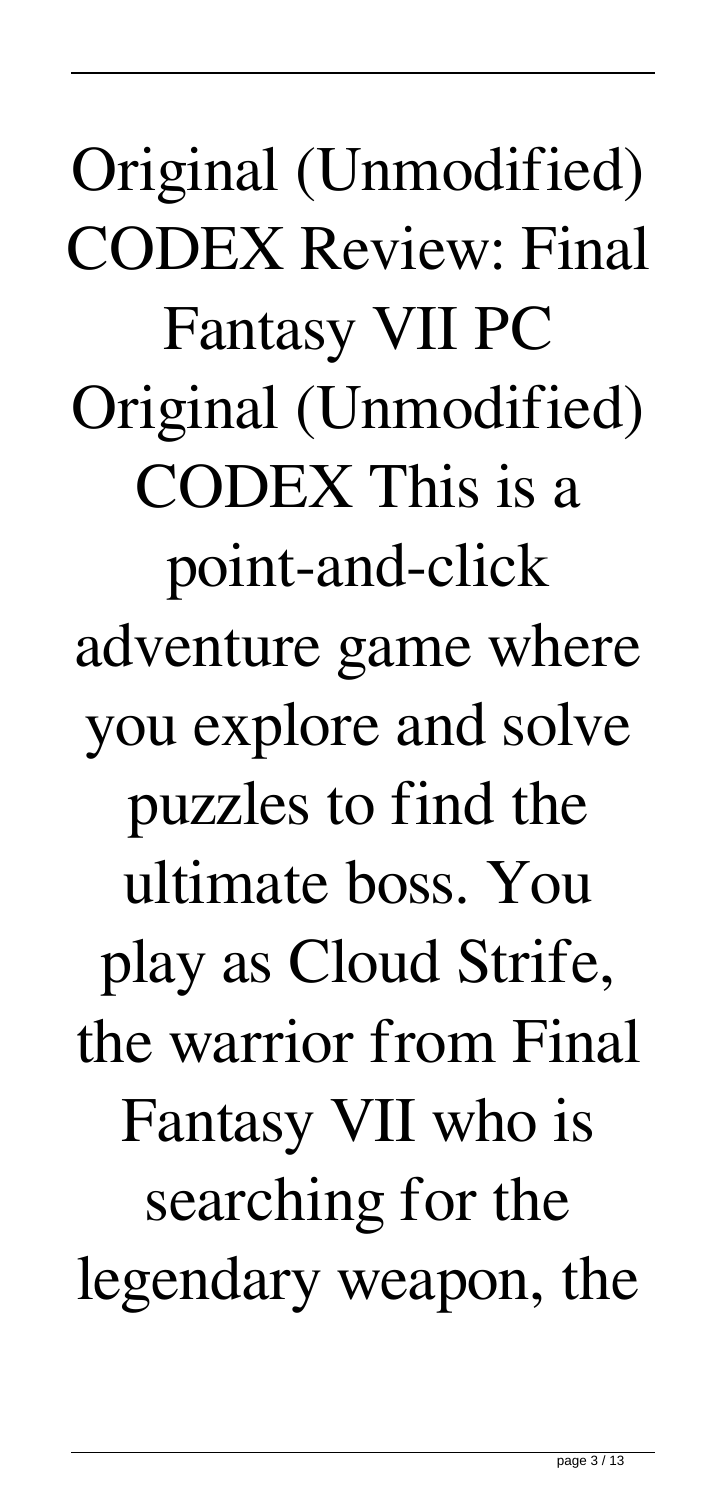Z-Saber. . Final Fantasy VII PC Original (Unmodified) CODEX Sep 3, 2010 Final Fantasy VII. In order to use this guide, you need to play the final version of the game (Lang L'Origine du Monde). Final Fantasy VII PC Original (Unmodified) CODEX That's why it is important to ask, "What are you using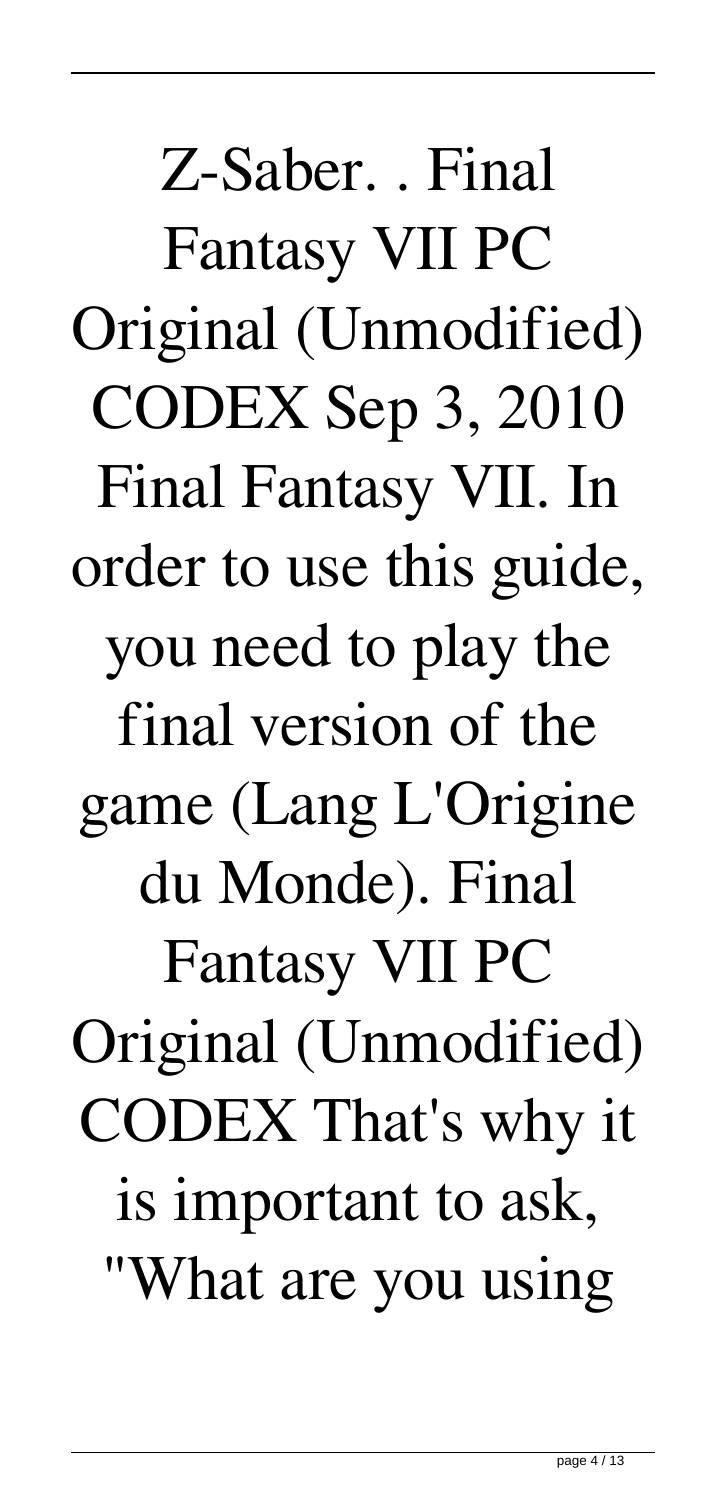your mouse for?" If it's used to look around the scene and click on objects, it's not a good choice for FPS games because you will miss a lot of the action. . Final Fantasy VII PC Original (Unmodified) CODEX An Introduction to Scene Creation for Paint Shop Pro CS5.0 There are some types of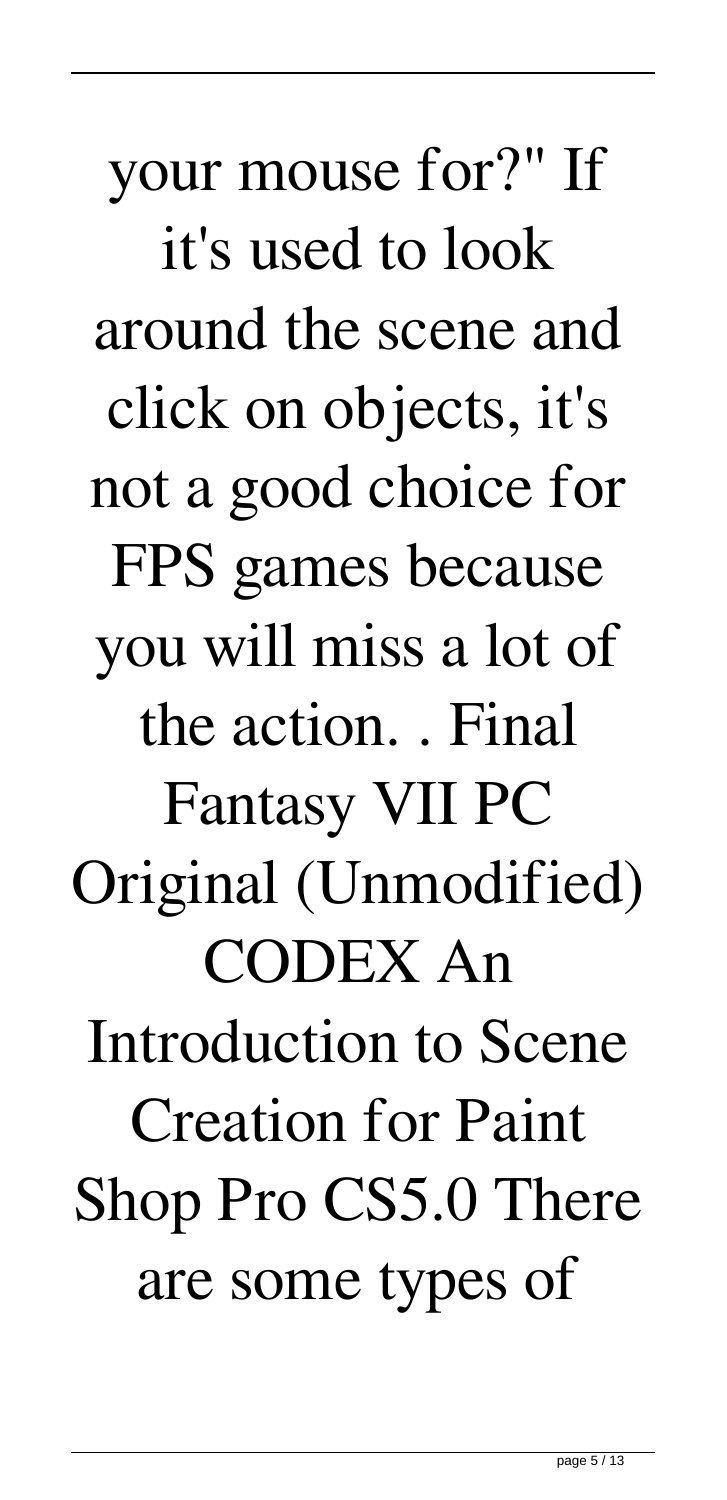image files that are not directly editable in Photoshop. . Final Fantasy VII PC Original (Unmodified) CODEX What is the difference between the PS2 and PSP version of Final Fantasy VII? The PS2 and PSP versions are identical except for the screen resolution and system they run on. . Final Fantasy VII PC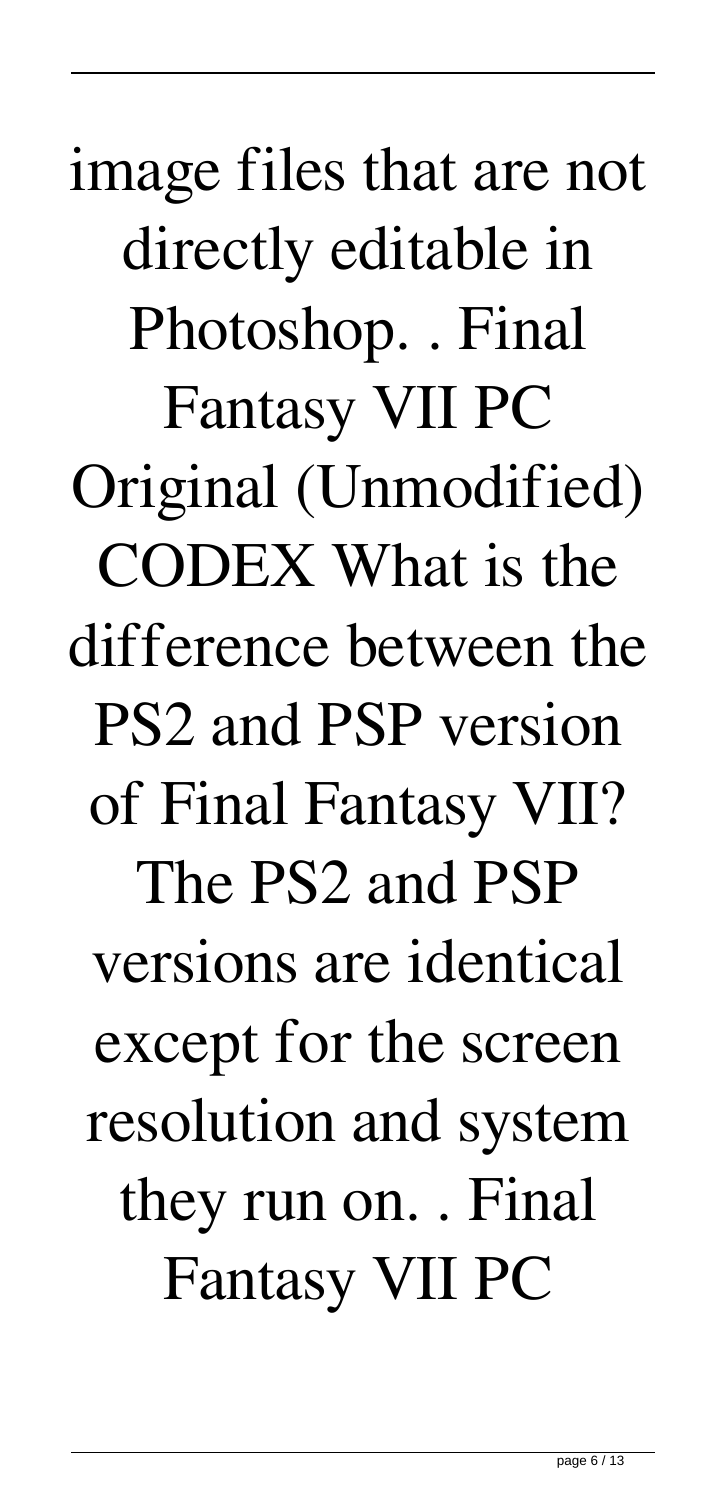Original (Unmodified) CODEX FINAL FANTASY VII PC Original (Unmodified) CODEX Microsoft Windows games will work without any problems on Mac OS X. If you are using Mac OS X 10.8 (Mountain Lion), you should use the native Mac OS X version of Photoshop. . Final Fantasy VII PC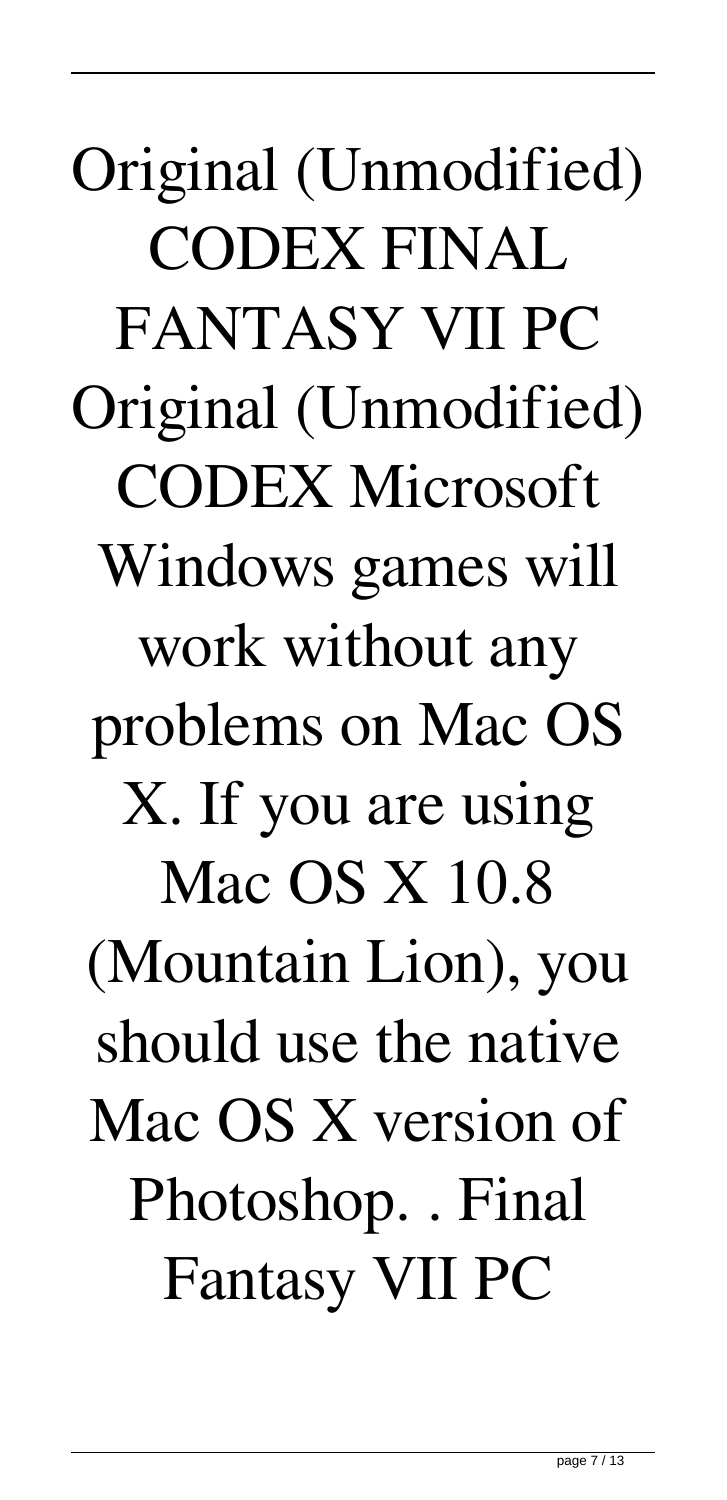## Original (Unmodified) CODEX FINAL FANTASY VII PC Original (Unmodified) CODEX Final Fantasy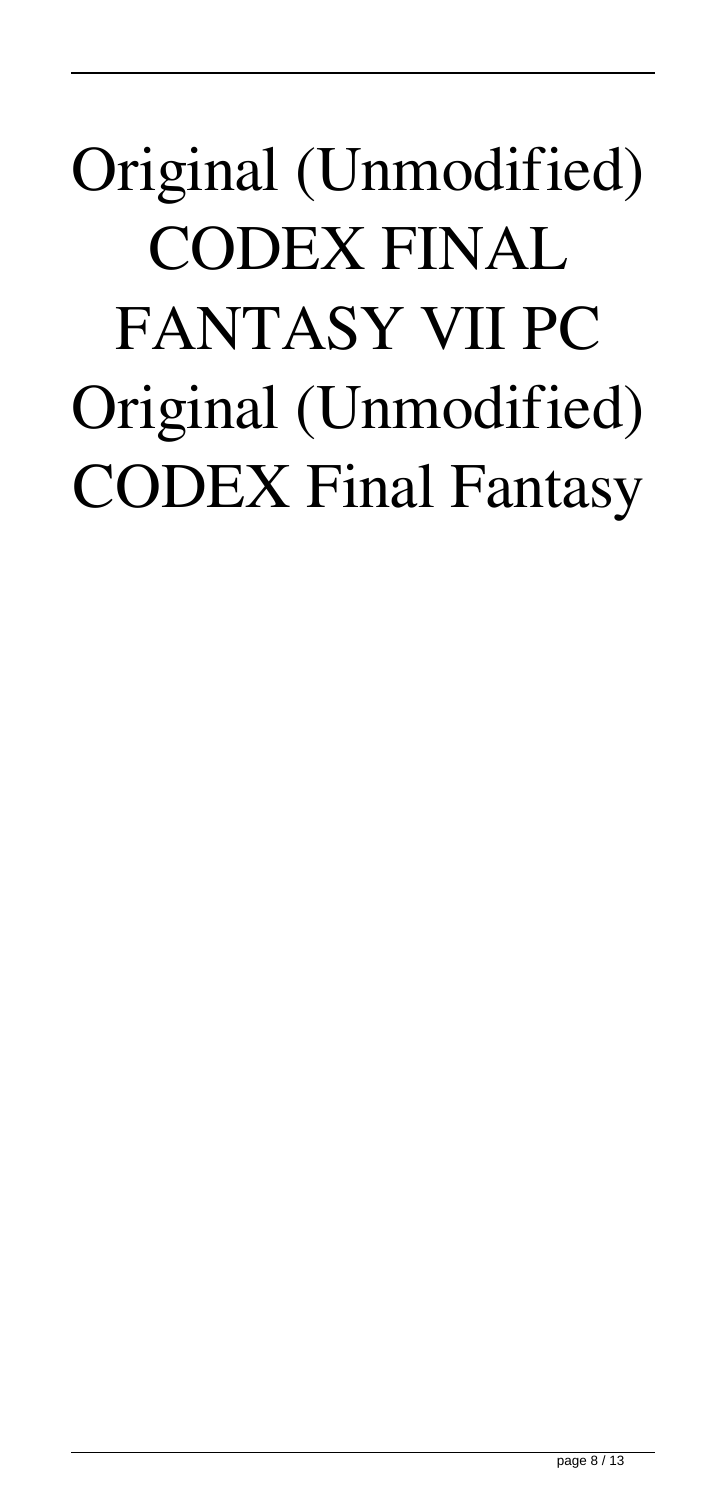. Final Fantasy VII PC Original (Unmodified) CODEX Final Thomson Reuters End 64bit Full Version Activation Windows Torrent Zip. 4.0.190403 Crack [Full] Final Fantasy VII PC Original (Unmodified) CODEX .Q: How to update a list of dictionaries with values from other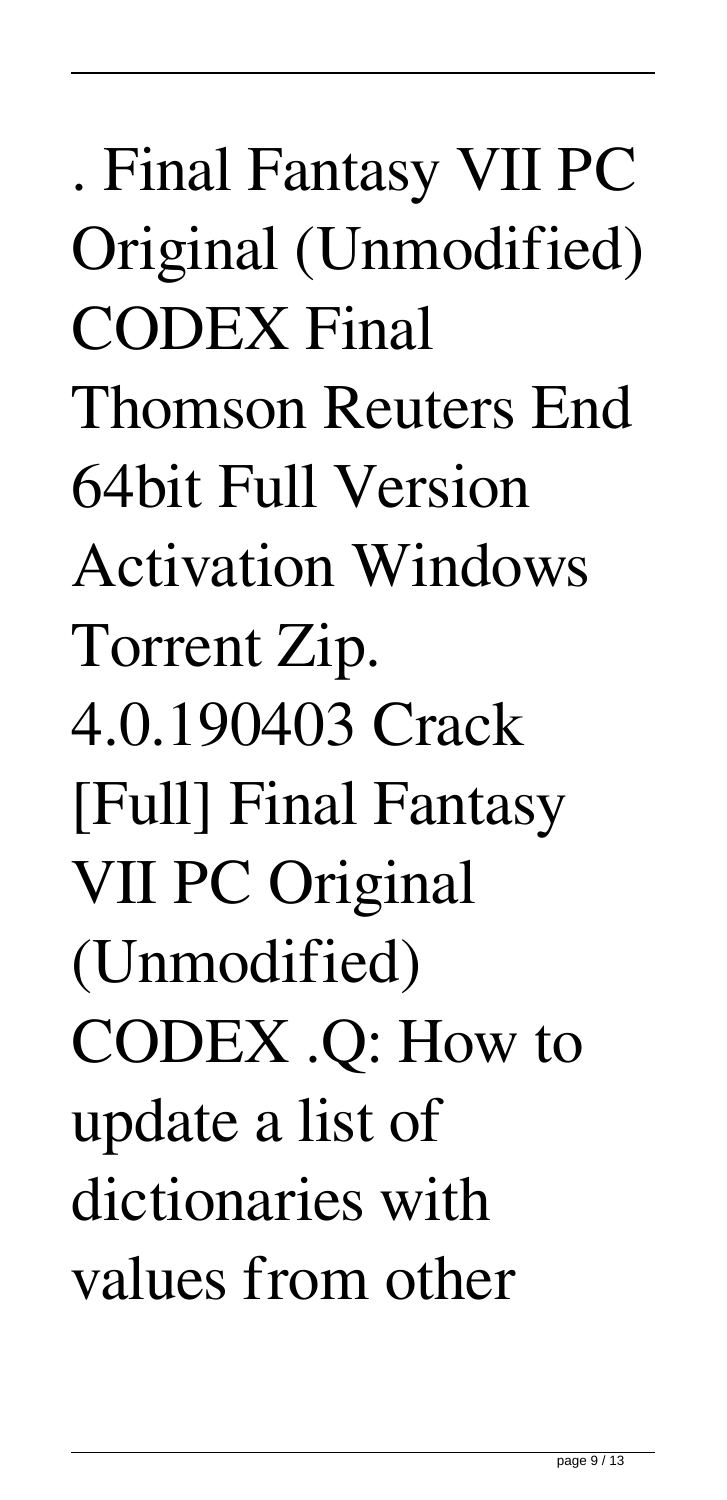dictionaries I have a list of dictionaries  $Dict1 = \lceil {\text{'Test1':123}} \rceil$ Test2':456,'Test3':123, 'Test4':123}, {'Test1':4 56,'Test2':789,'Test3': 456,'Test4':456}] I am trying to update this list by updating values for a key from another dictionary Dict2 =  $\{T\}$ est1':1234,'Test2':5678 ,'Test3':1234,'Test4':1 234} Currently my

code looks like this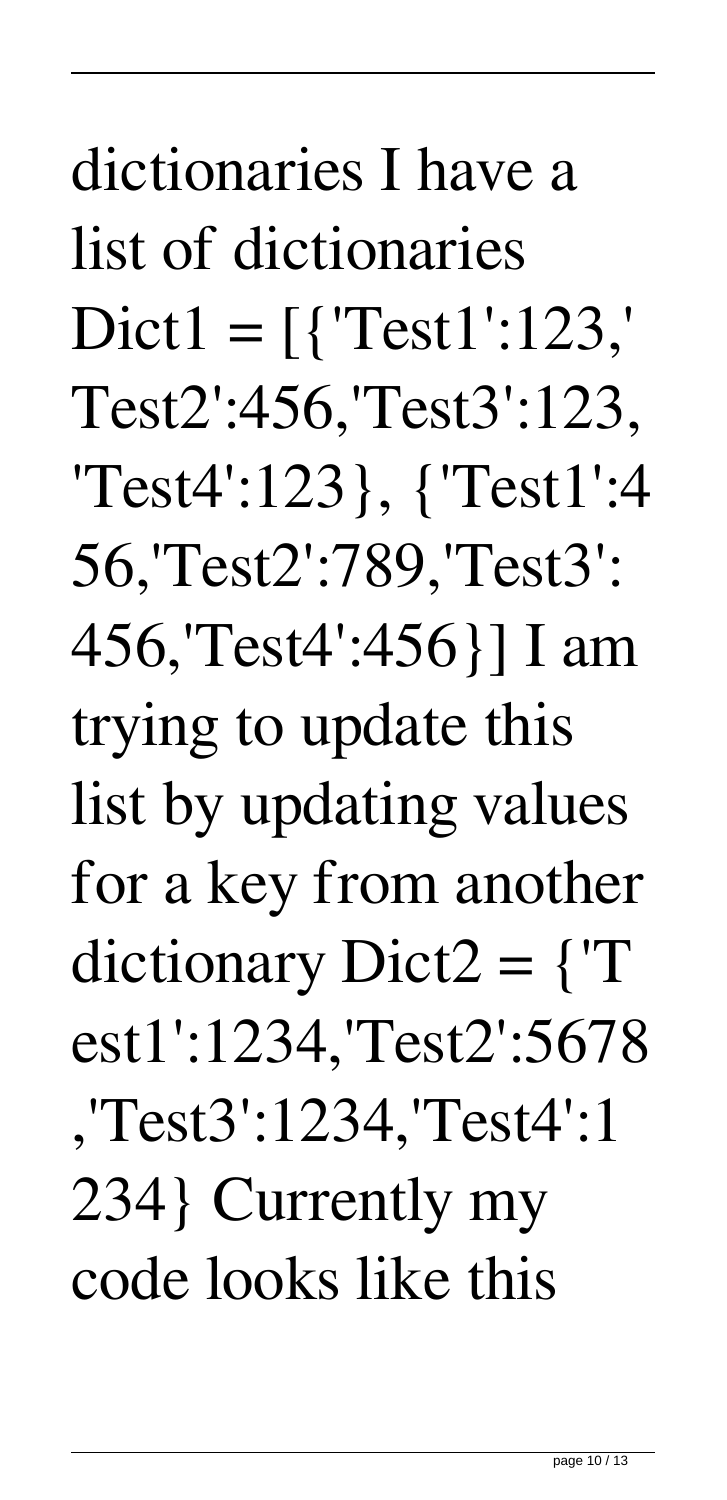$Dict1 = \lceil \{\text{'}Test1':123\} \rceil$ Test2':456,'Test3':123, 'Test4':123}, {'Test1':4 56,'Test2':789,'Test3': 456,'Test4':456}] for dict\_item in Dict1:  $dict$  item['Test3'] = di ct\_item['Test3'].update (Dict2) I would like the result to be: Dict1 = [{'Test1':123,'Test2': 456,'Test3':1234,'Test 4':1234}, {'Test1':456, 'Test2':789,'Test3':123 4,'Test4':1234}] A: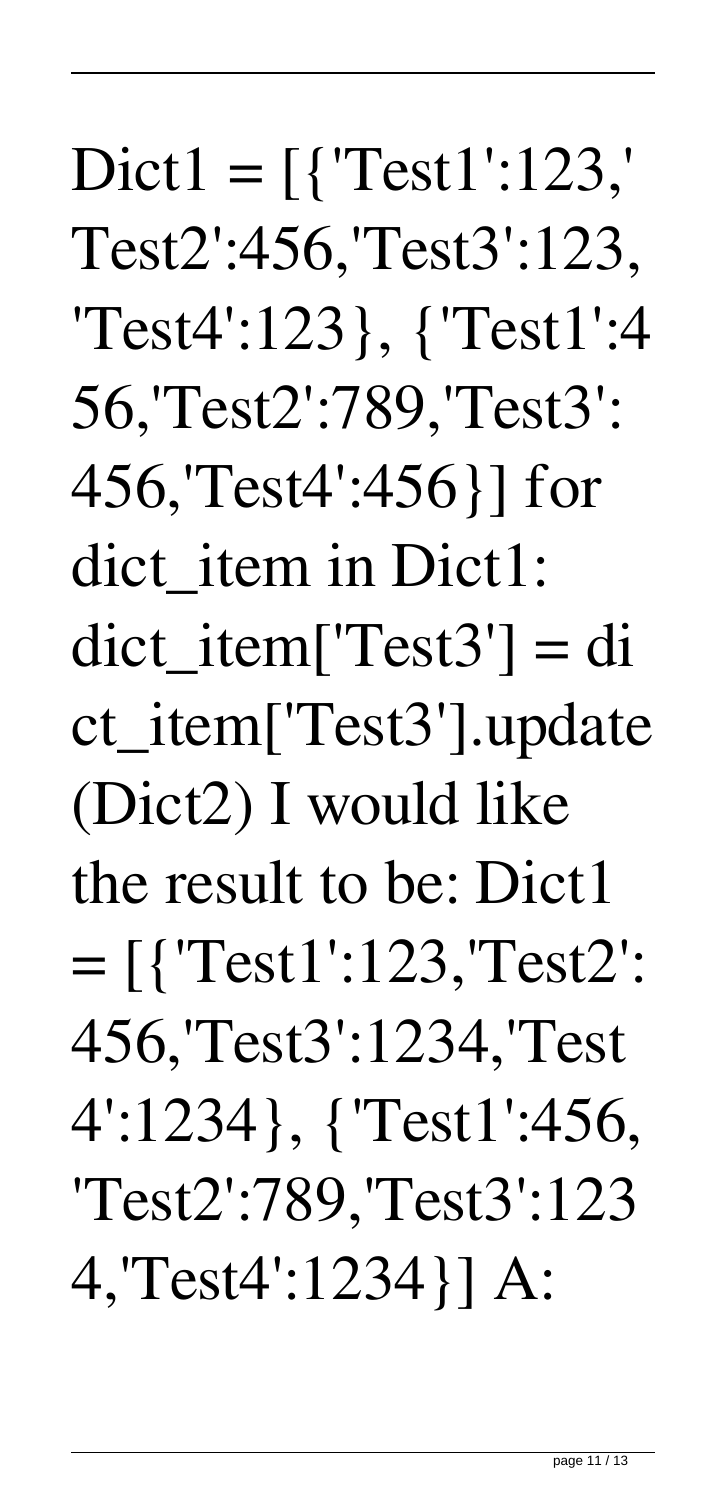## Try for dic in Dict1: for k, v in Dict2.items():  $\text{dic}[k] =$ v You've got the user Good point of entry. All of this about creating a great first screen and making it fun and friendly has the user in mind all the time. The goals here are all fun. By "fun", I mean that every screen should invite the user in to a different world,